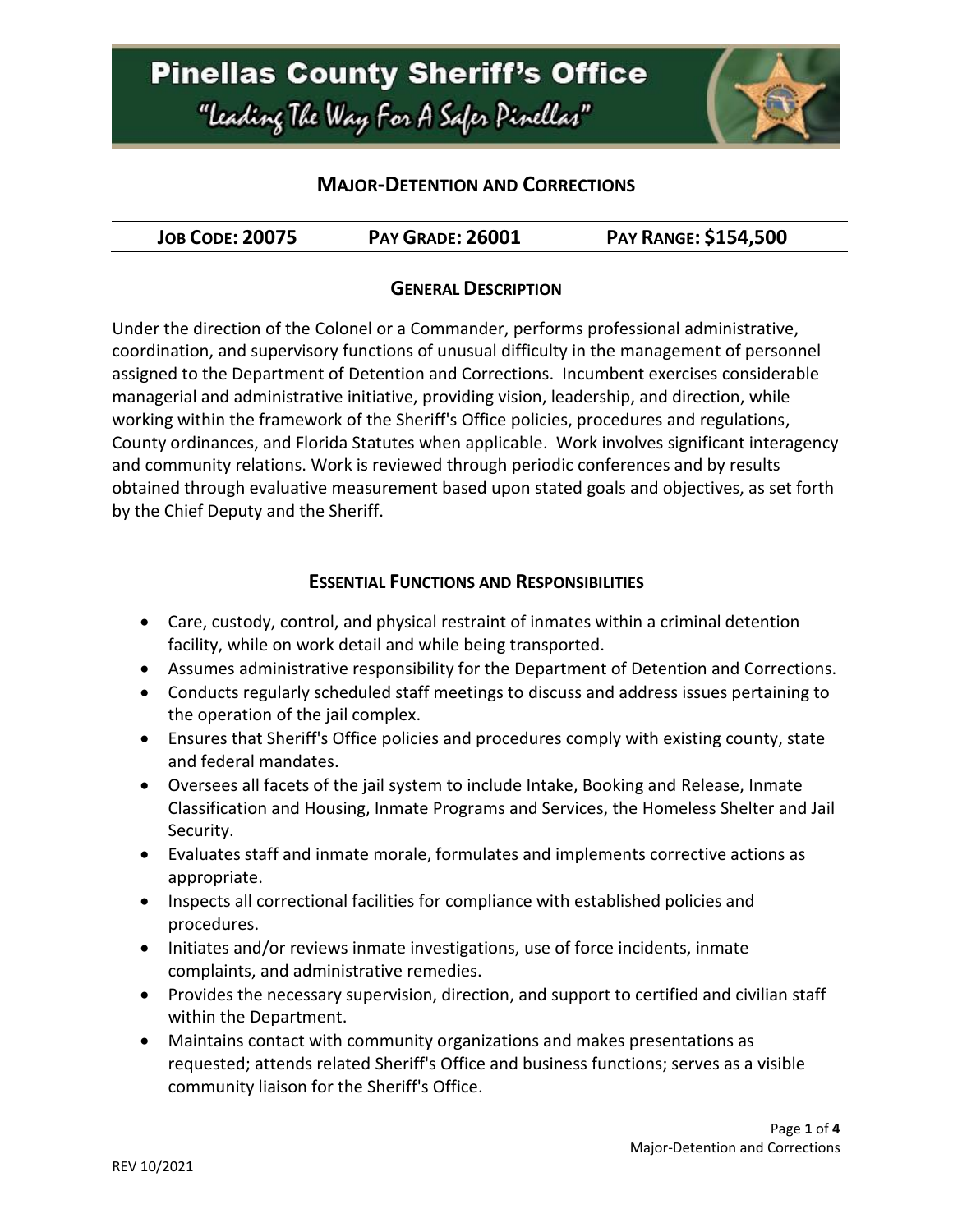# **Pinellas County Sheriff's Office** "Leading The Way For A Safer Pinellar"



- Defines areas of responsibilities for staff assigned to the Department of Detention and Corrections.
- Approves budget requests; monitors expenditures and overtime use ensuring budgetary accountability.
- Coordinates with other law enforcement and/or correctional agencies on mutual issues or problems.
- Provides direction or responds to unusual incidents, emergencies and crisis situations.
- Communicates policies and priorities of the Sheriff and Chief Deputy to Division Commanders, criminal justice agencies, community groups and other units of government.
- Participates in Sheriff's Office recruitment and community relations activities as directed.

#### **QUALIFICATIONS**

- Bachelor's degree with a major in criminal justice, public administration, business administration, or a related field from an institution accredited by an accrediting body recognized by the U. S. Dept. of Education.
- And successful experience in administrative service in a government or law enforcement agency.
- OR equivalent combination of education and experience.
- Certification of completion of law enforcement or correctional training as required by the State of Florida.
- Meet requirements and standards of the Florida Criminal Justice Standards and Training Commission as authorized by F.S.S. 943.13.
- Must possess a valid Florida Driver's License.

### **KNOWLEDGE, SKILLS, AND ABILITIES**

- All of the knowledge, skills, and abilities required of a Detention Captain.
- Knowledge of General Orders, Standard Operating Procedures, Command Staff Emergency Manual, and Florida Model Jail Standards.
- Ability to make independent decisions regarding unusual and complex issues, both administratively and operationally.
- Ability to evaluate proposals and recommendations from subordinates to determine the proper course of action.
- Ability to exercise the judgment, decisiveness and creativity required in critical and/or unexpected situations involving exceptionally high risk to the organization.
- Ability to effectively communicate with the inmate population, attend inmate related functions, and resolve inmate differences.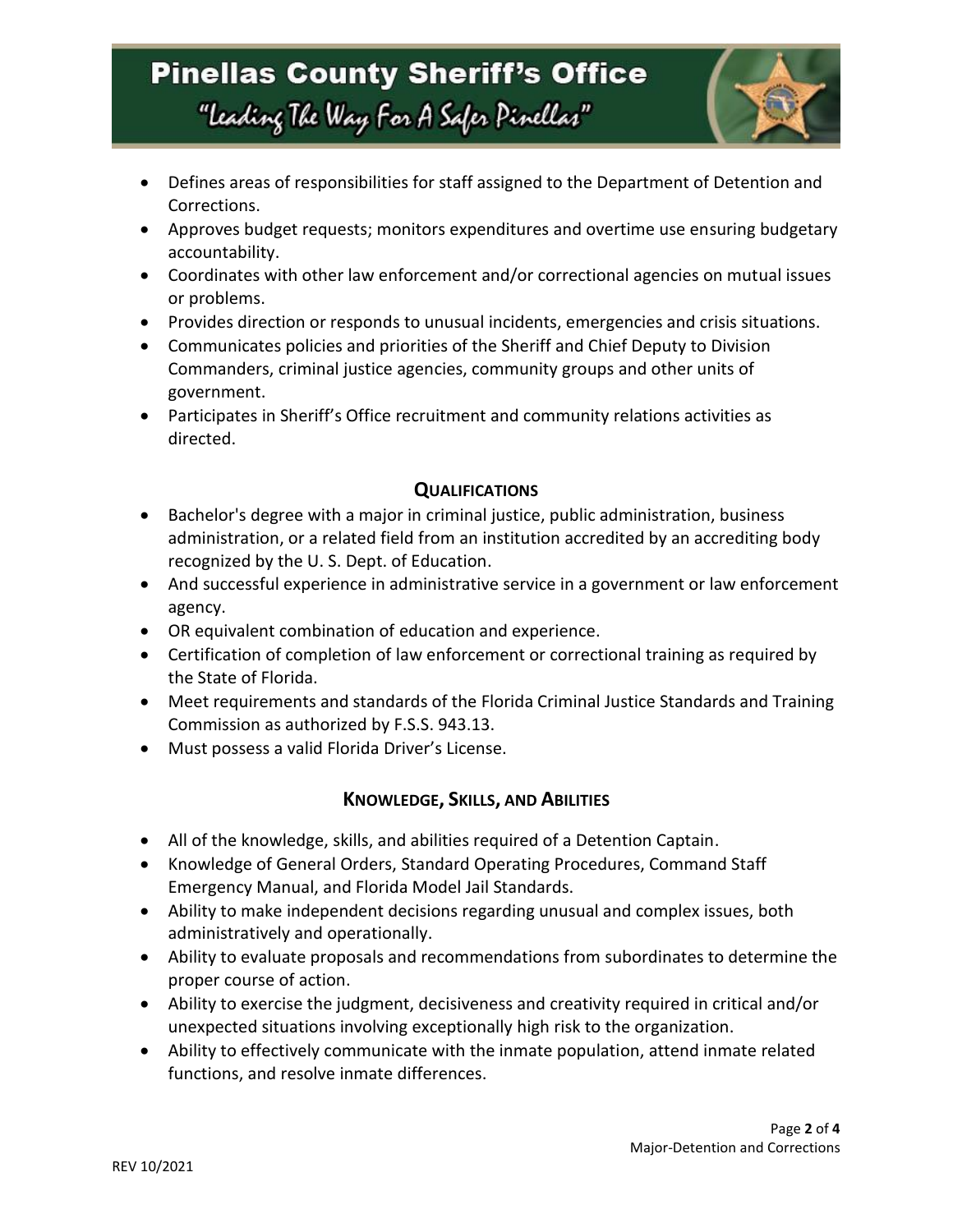# **Pinellas County Sheriff's Office** "Leading The Way For A Safer Pinellar"



- Ability to effectively communicate to visitors, staff and community groups.
- Ability to direct large programs and groups of employees including ability to assume direct command of emergency situations
- Ability to establish and maintain productive working relationships with government leaders, Sheriff's Office staff, subordinates and community leaders
- Skills in developing and training subordinates to enhance their personal and organizational needs and objectives
- Ability to comply with the Drug Free Workplace Act.

## **PHYSICAL ABILITIES**

The physical abilities listed below are requirements to perform the essential functions and responsibilities.

- Requires satisfactory medical standards as stated on FDLE form CJSTC 75A, agency medical physical clearance form, and the following:
	- $\circ$  Visual acuity of 20/30 vision standard in each eye; if corrective lenses must be used to satisfy 20/30 vision standard, uncorrected vision should be no worse than 20/100 in each eye.
	- $\circ$  Hearing acuity, single hearing levels should not exceed 25 decibels at either 500, 1000, or 2000 Hz nor exceed 30 decibels at 3000 Hz frequencies in each ear.
- Ability to lift 50 lbs. from floor to waist.
- Ability to perceive sounds at normal voice range and sounds transmitted by radio and sirens.
- Ability to maintain a level of physical conditioning to be able to physically subdue and restrain inmates.
- Ability to meet the physical conditioning requirements of periodic in-service training in high liability areas (firearms, defensive tactics, A.S.P.).
- Ability to render physical assistance.
- Ability to wear and use a Scott Air Pack on his/her back, which weighs approximately 30 lbs.
- Ability to climb standard stairs, while carrying a 12 gauge shotgun on a sling, which weighs approximately 8 pounds, or Scott Air Pack.
- Ability to operate authorized revolver or semi-automatic handguns designated by the agency from a standing, crouching, kneeling, or prone position with either hand with accuracy; essentials for this requirement shall consist of, but not be limited to, the following: grip, stance, sighting under various lighting conditions, trigger control, body positioning, drawing techniques and loading/unloading.
- Ability to drive a motor vehicle in a safe and efficient manner, if required.
- Ability to perform all functions of the job classification without posing a direct threat to